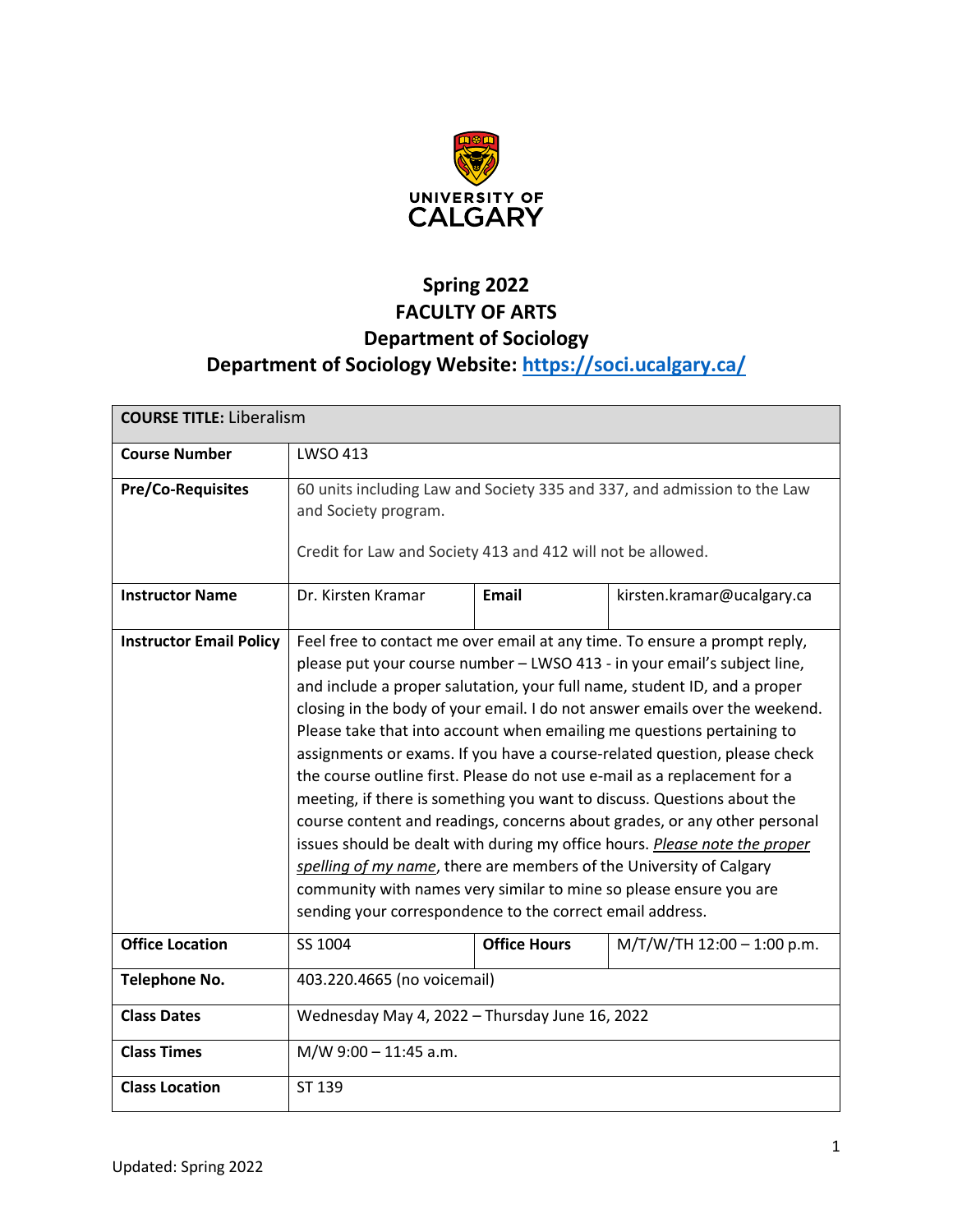#### **COURSE CALENDAR STATEMENT**

An examination of the fundamental conceptions of rights and freedoms in the works of J.S. Mill and twentieth- and twenty-first-century philosophers. The treatment of these concepts in contemporary law and their role in contemporary legal and social issues are explored as well. This course may not be repeated for credit.

## **COURSE DESCRIPTION**

Lecture based course. Examination of philosophical arguments for and against freedom of thought and expression. History of the enactment and adjudication of Canada's criminal hate propaganda laws and human rights prohibitions on discrimination. Key Supreme Court of Canada cases will be examined.

#### **COURSE LEARNING OUTCOMES**

- 1. To understand the arguments for tolerance/free speech classically expounded by John Stuart Mill, including the limits he placed on his arguments and the shortcomings of his arguments.
- 2. To understand Herbert Marcuse's argument on tolerance, including the limits he placed on his arguments and the shortcomings of his arguments.
- 3. To be able to identify the major arguments in the pre-Charter controversies about freedom of expression in Canada.
- 4. To be able to identify the major arguments of more recent controversies about freedom of expression in Canada.

#### **LEARNING RESOURCES**

All course materials are available on the D2L site for this course.

There are no textbooks required for this course. Students may wish to purchase one of the inexpensive editions of Mill's *On Liberty* that are commonly available in bookstores.

There is also a new translation of *On Liberty* available in Kindle format available through Amazon (the Kindle app can be downloaded for free and is readable on both Mac and PC). Information on how to access this version of *On Liberty* will be posted in D2L.

Supplementary and recommended resources posted in each weekly folder in D2L

#### **LEARNING TECHNOLOGIES AND REQUIREMENTS**

There is a D2L site for this course which contains required readings and other relevant class resources and materials (see d2L.ucalgary.ca).

## **CLASS SCHEDULE**

See Weekly Folders in D2L for course schedule, weekly readings, legal cases and other supplementary reading materials.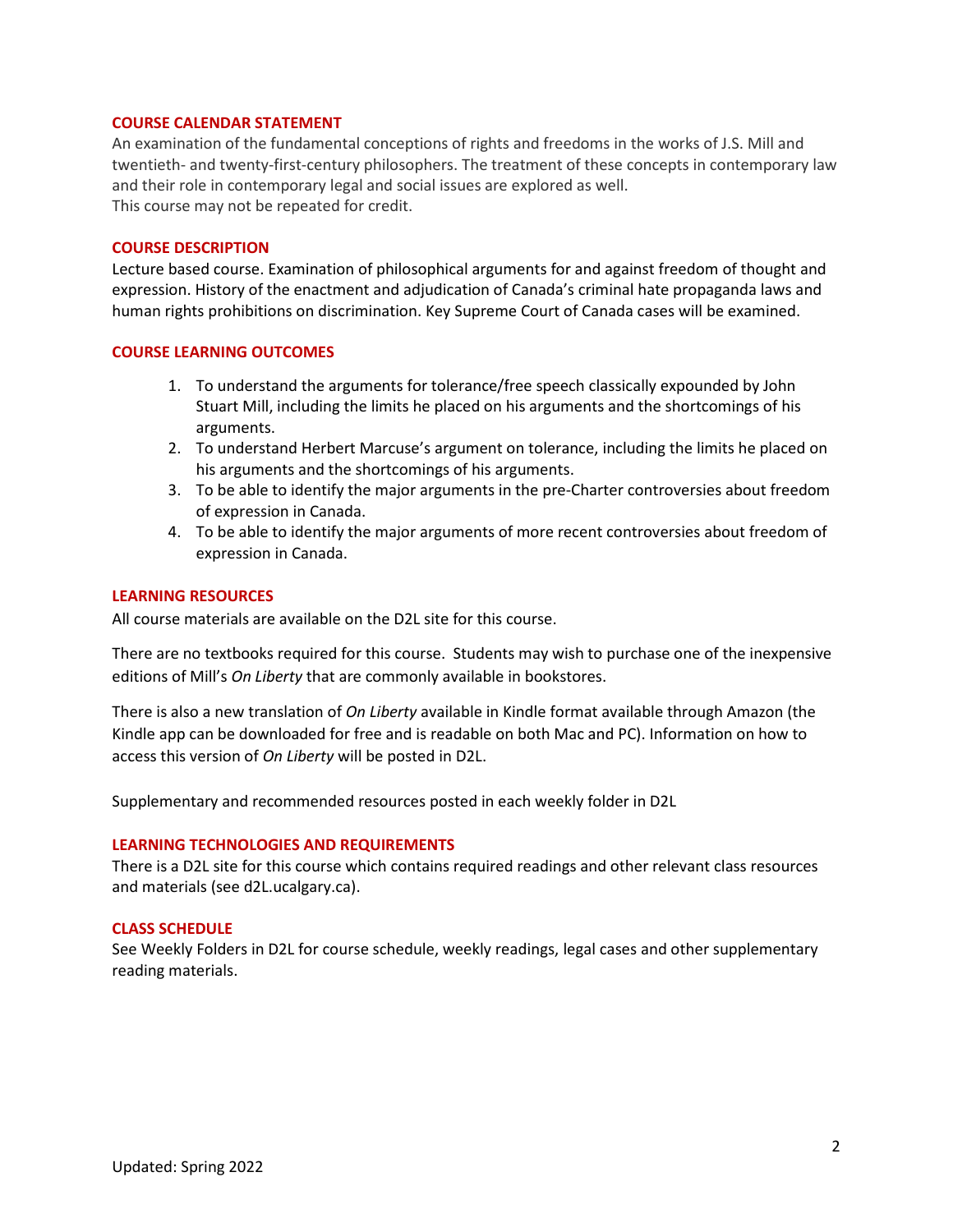## **EXAMINATIONS**

**Final examination Value:** 40% **Date, time and location:** As scheduled by the Registrar L**ength:** 90 minutes **Type:** Closed-book, invigilated **Description:** Short, written answers

## **ASSESSMENT COMPONENTS**

**Test one: JS Mill On Liberty Value:** 20% **Date:** May 11, 2022 @ 10:30 – 11: 45 a.m. (test window available for 24 hours) via D2L **Length:** 75 mins **Description:** Multiple Choice & T/F

# **Test two: Herbert Marcuse Repressive Tolerance**

**Value:** 20% **Date:** May 25 @ 10:30 – 11: 45 a.m. (test window available for 24 hours) via D2L **Length:** 75 mins **Description:** Multiple Choice & T/F

# **Test three: Hate Propaganda**

**Value:** 20% **Date:** June 6 **Length:** 75 minutes @ 10:30 – 11:45 a.m. (test window available for 24 hours) via D2L **Description:** Multiple Choice & T/F

**NB:** If for some unforeseen reason you are not able to complete the test during the 24-hour window please contact the instructor – I am able to accommodate reasonable unforeseen issues that may arise by providing a short extension to your individual timeframe for the tests.

**Final examination Value:** 40% **Date, time and location:** As scheduled by the Registrar L**ength:** 90 minutes (plus 50% time or 45 minutes = 135 minutes total time) **Type:** Online via D2L **Description:** Multiple Choice, T/F & Short, written answers

## **GRADING SCALE**

Include a link to the University's undergraduate or graduate grading system. Also include any additional faculty and departmental-specific numerical grade conversations as appropriate This is the Sociology Department's grading scale:

| Grade | Percent range | <b>Grade Point Value</b> | <b>Description</b>                |
|-------|---------------|--------------------------|-----------------------------------|
| $A+$  | $96 - 100\%$  | 4.0                      | Outstanding performance           |
|       | 90 – 95.99%   | 4.0                      | <b>Excellent performance</b>      |
| А-    | 85 – 89.99%   | 3.7                      | Approaching excellent performance |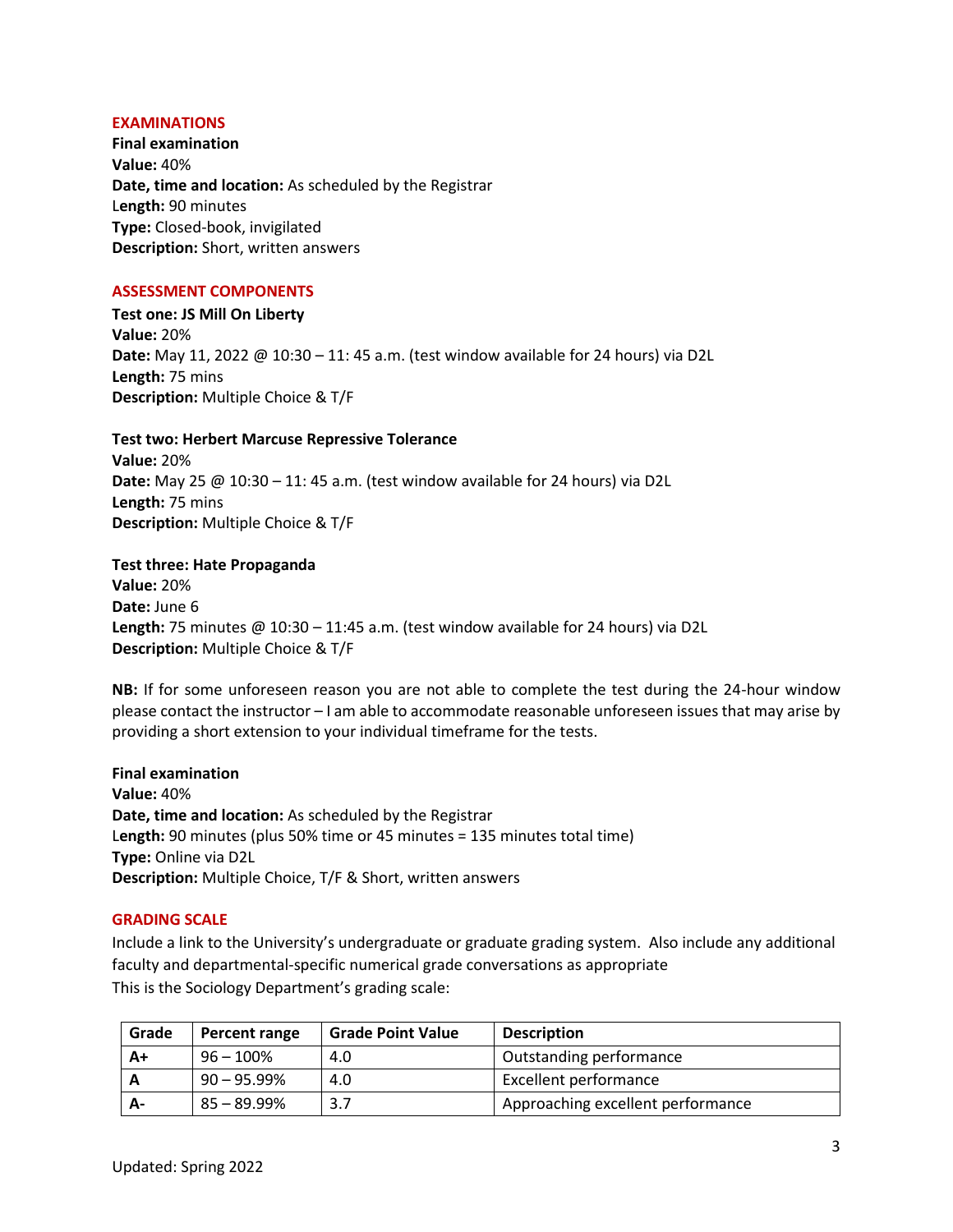| B+        | $80 - 84.99\%$ | 3.3 | Exceeding good performance                  |
|-----------|----------------|-----|---------------------------------------------|
| B         | $75 - 79.99%$  | 3.0 | Good performance                            |
| <b>B-</b> | $70 - 74.99\%$ | 2.7 | Approaching good performance                |
| $C+$      | $67 - 69.99\%$ | 2.3 | Exceeding satisfactory performance          |
| C         | $63 - 66.99\%$ | 2.0 | Satisfactory performance                    |
| $C-$      | $59 - 62.99%$  | 1.7 | Approaching satisfactory performance        |
| D+        | $55 - 58.99\%$ | 1.3 | Marginal pass. Insufficient preparation for |
|           |                |     | subsequent courses in the same subject      |
| D         | $50 - 54.99%$  | 1.0 | Minimal Pass. Insufficient preparation for  |
|           |                |     | subsequent courses in the same subject.     |
|           | < 50%          | 0   | Failure. Did not meet course requirements.  |

Your final grade is calculated by adding the scores on each of the weighted components of the course.

#### **EXPECTATIONS FOR WRITING**

Short written answers to final exam questions.

#### **GUIDELINES FOR SUBMITTING ASSIGNMENTS**

The main Sociology Department office does not deal with any course-related matters. Please speak directly to your instructor.

- 1. **Protection of Privacy:** The Freedom of Information and Protection of Privacy (FOIPP) legislation does not allow students to retrieve any course material from public places. Anything that requires handing back will be returned directly during class or office hours. If students are unable to pick up their assignments from the instructor, they can provide the instructor with a stamped, self-addressed envelope to be used for the return of the assignment. Private information related to the individual student is treated with the utmost regard by the faculty at the University of Calgary
- 2. Final grades are not posted by the Sociology Department. They are only available online.

# Absences and Deferrals

Students who are absent from class assessments (tests, participation activities, or other assignments) should inform their instructors as soon as possible. Instructors may request that evidence in the form of documentation be provided. If the reason provided for the absence is acceptable, instructors may decide that any arrangements made can take forms other than make-up tests or assignments. For example, the weight of a missed grade may be added to another assignment or test. For information on possible forms of documentation, including statutory declarations, please see <https://www.ucalgary.ca/pubs/calendar/current/m-1.html>

**Deferred Final Exam Form:** Please note that requests to defer a Registrar scheduled final exam are dealt with through the Registrar's Office. Further information can be found at: <https://www.ucalgary.ca/registrar/exams/deferred-exams>

**Deferred Term Work Form:** Deferral of term work past the end of a term requires a form to be filled out by the student and submitted, along with any supporting documentation, to the instructor. The form is available *[here.](https://www.ucalgary.ca/registrar/student-centre/student-forms)*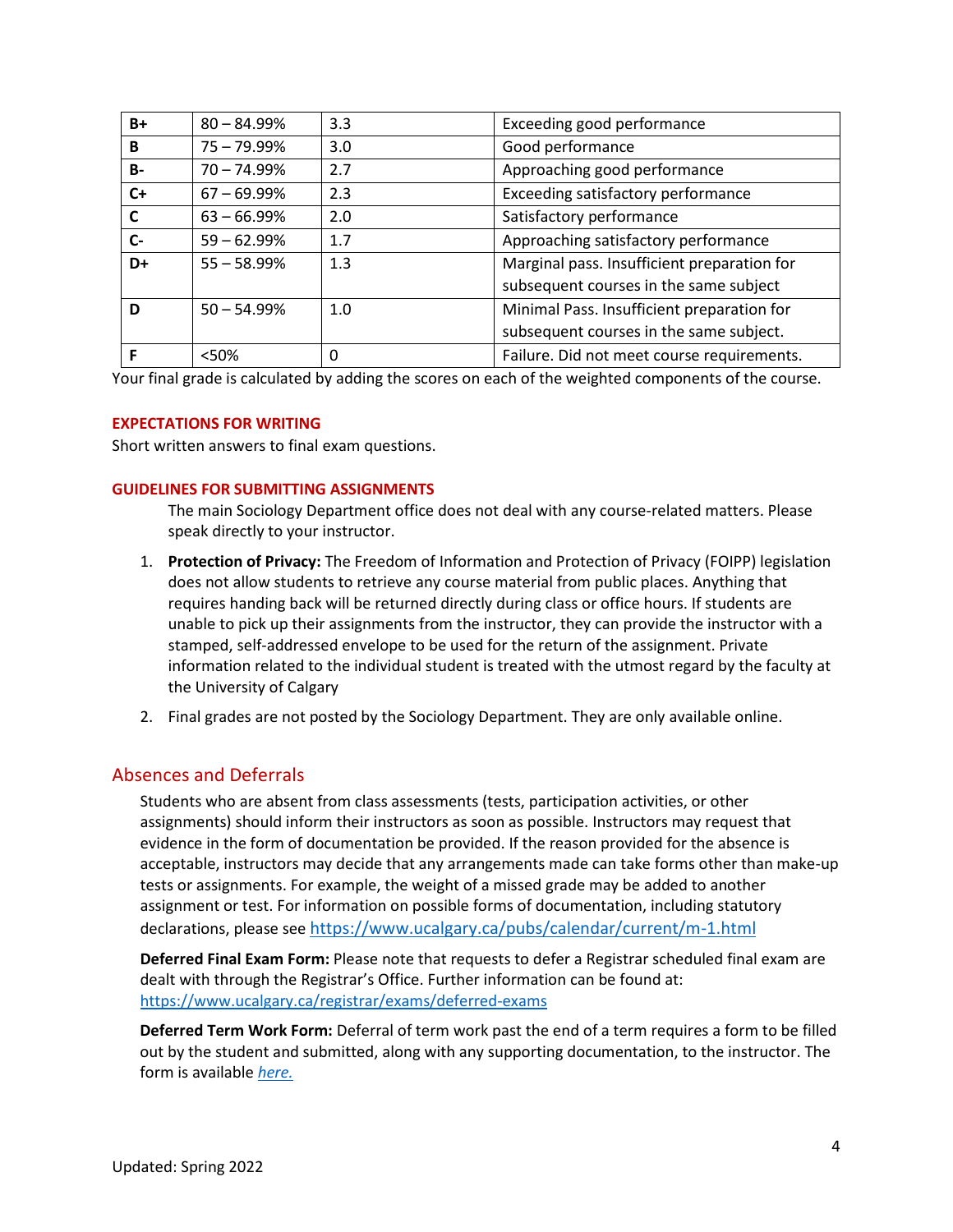Once an extension date has been agreed between instructor and student, the instructor will email the form to the Faculty of Arts Program Information Centre (ascarts@ucalgary.ca) for approval by the Associate Dean.

#### **CONDUCT**

Students, employees, and academic staff are also expected to demonstrate behaviour in class that promotes and maintains a positive and productive learning environment. As members of the University community, students, employees, and academic staff are expected to demonstrate conduct that is consistent with the University of Calgary Calendar, the Code of Conduct and Non-Academic Misconduct policy and procedures, which can be found at:<http://www.ucalgary.ca/pubs/calendar/current/k.html> **Section 2 Scope.** The Student Non-Academic Misconduct Policy applies to Students' actions, interactions and behaviours that take place a) in or on University Facilities; **b) off University Facilities, including online, including through social media, online communication platforms, remote work applications, or other online means, where such actions, interactions or behaviour have a negative impact on a member of the University Community such that it materially interferes with their University learning, working or living environment**; c) when participating in a University club or organization, or a student club or organization, including student clubs or organizations sanctioned by the Students' Union or Graduate Students' Association; or d) at a University Event.

#### **USE OF INTERNET AND ELECTRONIC COMMUNICATION DEVICES IN CLASS**

The use of laptop and mobile devices is acceptable when used in a manner appropriate to the course and classroom activities. Please refrain from accessing websites and resources that may be distracting to you or for other learners during class time. Students are responsible for being aware of the University's Internet and email use policy, which can be found at [https://www.ucalgary.ca/legal](https://www.ucalgary.ca/legal-services/university-policies-procedures/acceptable-use-electronic-resources-and-information-policy)[services/university-policies-procedures/acceptable-use-electronic-resources-and-information-policy](https://www.ucalgary.ca/legal-services/university-policies-procedures/acceptable-use-electronic-resources-and-information-policy)

## **Media Recording for Study Purposes (Students)**

Students who wish to audio record lectures for personal study purposes need to follow the guidelines outlined i[n Section E.6 of the University Calendar.](https://www.ucalgary.ca/pubs/calendar/current/e-6.html) Unless the audio recording of lectures is part of a student accessibility requirement, permission must be sought by the course instructor to audio record lectures. Students are encouraged to make notes of classroom discussions, lectures, demonstrations, and performances in order to advance their own learning and to develop a record for purposes of private study. The ordinary process of taking notes is encouraged since this practice requires that students develop the ability to actively attend to the material under consideration and to quickly summarize pertinent information in a coherent manner. Electronic or mechanical recording of lectures discourages the development of these important skills. In addition, the presence of audio recording devices may inhibit frank and open discussion of course material in the classroom, or otherwise interfere with the proper academic conduct of the class. See also Section K.1 Other Impermissible Conduct: The non-authorized media recording of lectures is inconsistent with the Code of Conduct and may result in discipline in accordance with the **[Student Non-Academic Misconduct Policy](https://www.ucalgary.ca/legal-services/university-policies-procedures/student-non-academic-misconduct-policy)** and **[Student](https://www.ucalgary.ca/legal-services/university-policies-procedures/student-non-academic-misconduct-procedure)  [Non-Academic Misconduct Procedure](https://www.ucalgary.ca/legal-services/university-policies-procedures/student-non-academic-misconduct-procedure)**.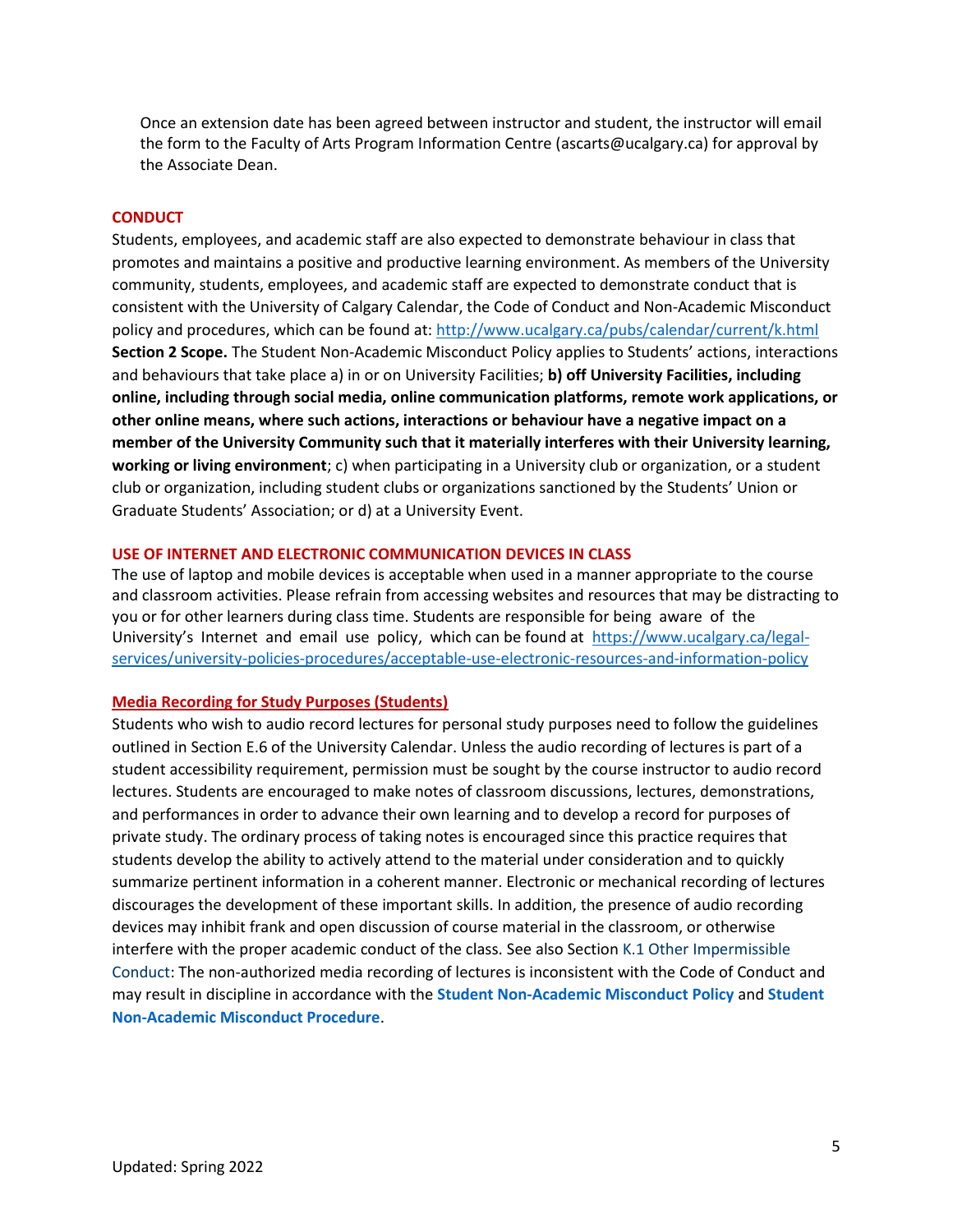#### **FREE EXPRESSION**

All members of the university have the right of free expression, which means the freedom to investigate, comment, listen, gather, challenge and critique subject to the law and, on our campuses, to university policies and procedures related to the functioning of the university.

In 2019, the University of Calgary published a statement committed to the principles of free expression: **[ucalgary.ca/provost/sites/default/files/StatementonFreeExpression.pdf](https://www.ucalgary.ca/provost/sites/default/files/StatementonFreeExpression.pdf)**

## **ACADEMIC MISCONDUCT**

Academic Misconduct refers to student behavior which compromises proper assessment of a student's academic activities and includes cheating; fabrication; falsification; plagiarism; unauthorized assistance; failure to comply with an instructor's expectations regarding conduct required of students completing academic assessments in their courses; and failure to comply with exam regulations applied by the Registrar.

For information on the Student Academic Misconduct Policy and Procedure please visit:

[https://www.ucalgary.ca/legal-services/university-policies-procedures/student-non-academic](https://www.ucalgary.ca/legal-services/university-policies-procedures/student-non-academic-misconduct-policy)[misconduct-policy](https://www.ucalgary.ca/legal-services/university-policies-procedures/student-non-academic-misconduct-policy)

[https://www.ucalgary.ca/legal-services/university-policies-procedures/student-non-academic](https://www.ucalgary.ca/legal-services/university-policies-procedures/student-non-academic-misconduct-procedure)[misconduct-procedure](https://www.ucalgary.ca/legal-services/university-policies-procedures/student-non-academic-misconduct-procedure)

Additional information is available on the Academic Integrity Website at [https://ucalgary.ca/student](https://ucalgary.ca/student-services/student-success/learning/academic-integrity)[services/student-success/learning/academic-integrity](https://ucalgary.ca/student-services/student-success/learning/academic-integrity).

#### **ACADEMIC ACCOMODATION**

It is the student's responsibility to request academic accommodations according to the University policies and procedures listed below. The Student Accommodations policy is available at [https://ucalgary.ca/student-services/access/prospective-students/academic-accommodations.](https://ucalgary.ca/student-services/access/prospective-students/academic-accommodations) Students needing an accommodation based on disability or medical concerns should contact Student Accessibility Services (SAS) in accordance with the Procedure for Accommodations for Students with Disabilities (https://www.ucalgary.ca/legal-services/university-policies-procedures/accommodationstudents-disabilities-procedure). Students who require an accommodation in relation to their coursework based on a protected ground other than Disability should communicate this need in writing to their Instructor.

SAS will process the request and issue letters of accommodation to instructors. For additional information on support services and accommodations for students with disabilities, visit [www.ucalgary.ca/access/](http://www.ucalgary.ca/access/) .

#### **RESEARCH ETHICS**

(if applicable) Students are advised that any research with human participants – including any interviewing (even with friends and family), opinion polling, or unobtrusive observation – must have the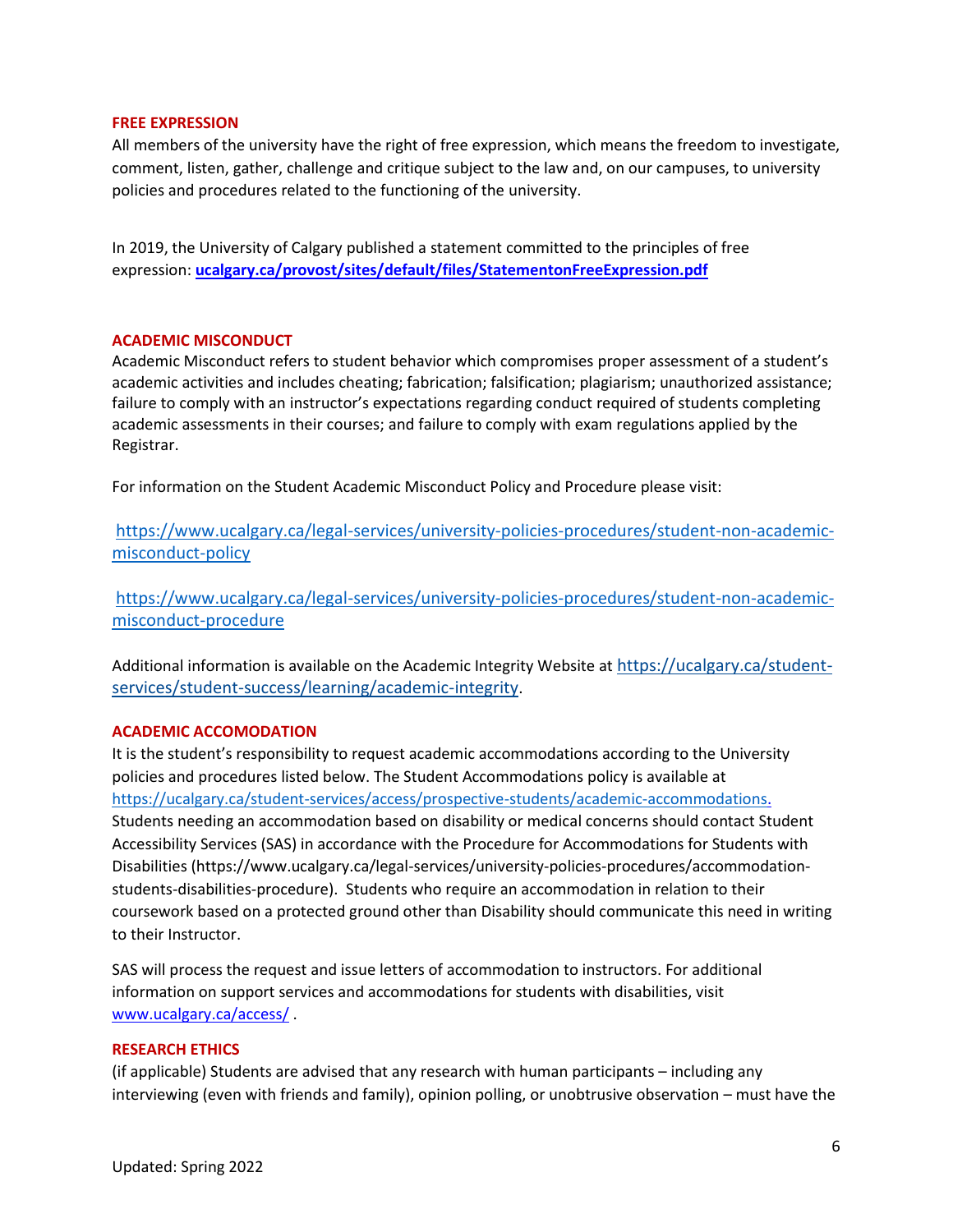approval of the [Conjoint Faculties Research Ethics Board](https://research.ucalgary.ca/conduct-research/ethics-compliance/human-research-ethics/conjoint-faculties-research-ethics-board) or the [Conjoint Health Research Ethics Board.](https://research.ucalgary.ca/conduct-research/ethics-compliance/human-research-ethics/conjoint-health-research-ethics-board) In completing course requirements, students must not undertake any human subjects research without discussing their plans with the instructor, to determine if ethics approval is required. Some courses will include assignments that involve conducting research with human participants; in these cases, the instructor will have applied for and received ethics approval for the course assignment. The instructor will discuss the ethical requirements for the assignment with the students.

#### **INSTRUCTOR INTELLECTUAL PROPERTY**

Course materials created by instructors (including presentations and posted notes, labs, case studies, assignments and exams) remain the intellectual property of the instructor. These materials may NOT be reproduced, redistributed or copied without the explicit consent of the instructor. The posting of course materials to third party websites such as note-sharing sites without permission is prohibited. Sharing of extracts of these course materials with other students enrolled in the course at the same time may be allowed under fair dealing.

#### **FREEDOM OF INFORMATION AND PROTECTION OF PRIVACY**

Student information will be collected in accordance with typical (or usual) classroom practice. Students' assignments will be accessible only by the authorized course faculty. Private information related to the individual student is treated with the utmost regard by the faculty at the University of Calgary.

#### **COPYRIGHT LEGISLATION**

All students are required to read the University of Calgary policy on Acceptable Use of Material Protected by Copyright) and requirements of the copyright act (https://lawslois.justice.gc.ca/eng/acts/C-42/index.html) to ensure they are aware of the consequences of unauthorised sharing of course materials (including instructor notes, electronic versions of textbooks etc.). Students who use material protected by copyright in violation of this policy may be disciplined under the Non-Academic Misconduct Policy [https://www.ucalgary.ca/pubs/calendar/current/k.html.](https://www.ucalgary.ca/pubs/calendar/current/k.html)

#### **SEXUAL VIOLENCE POLICY**

The University recognizes that all members of the University Community should be able to learn, work, teach and live in an environment where they are free from harassment, discrimination, and violence. The University of Calgary's sexual violence policy guides us in how we respond to incidents of sexual violence, including supports available to those who have experienced or witnessed sexual violence, or those who are alleged to have committed sexual violence. It provides clear response procedures and timelines, defines complex concepts, and addresses incidents that occur off-campus in certain circumstances. Please see the policy available at https://www.ucalgary.ca/legal-services/universitypolicies-procedures/sexual-and-gender-based-violence-policy